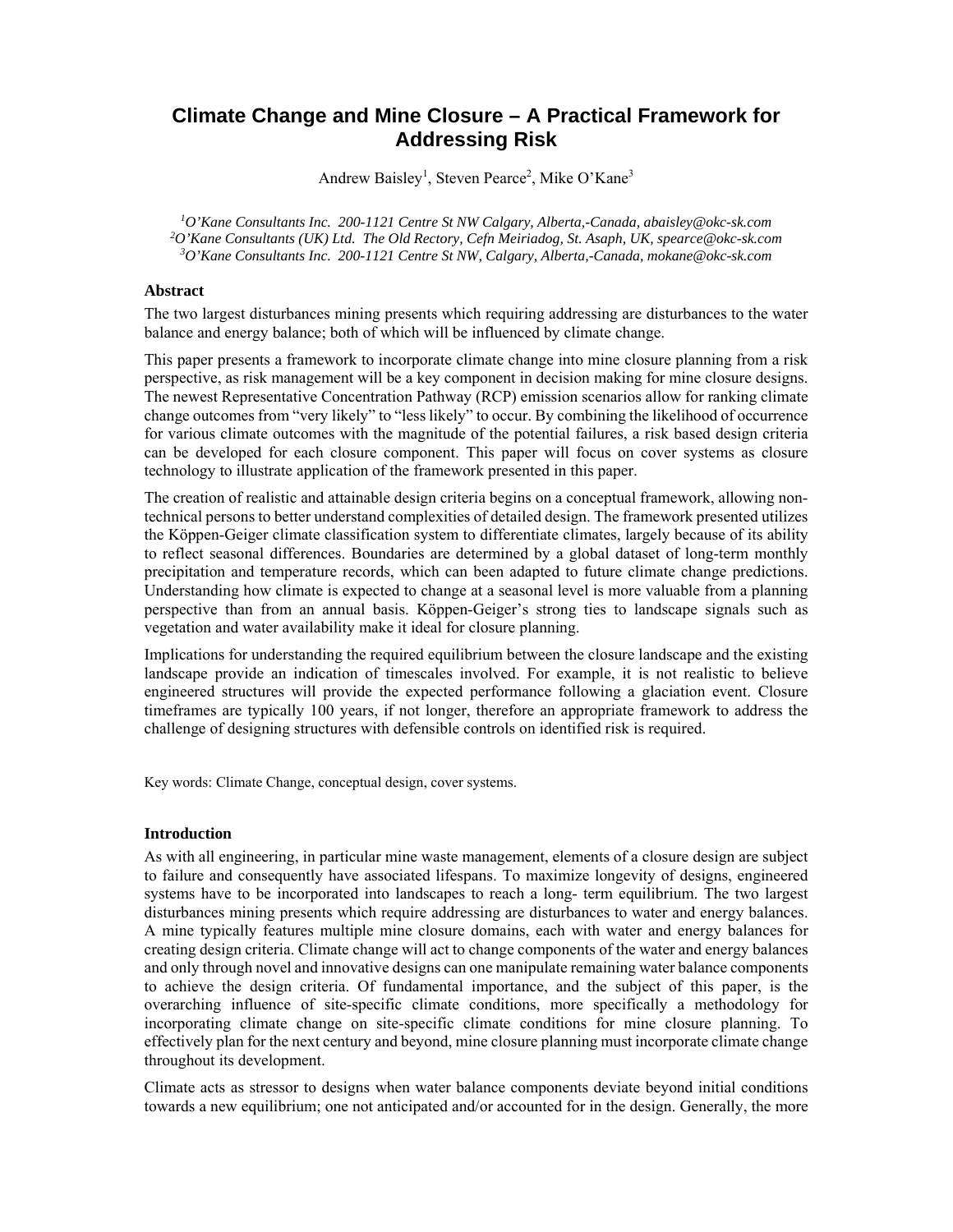closely a design, such as cover system design, is able to maintain equilibrium within the environment and climate, the greater the longevity. Suitably robust designs are therefore required to minimize imbalances through time, such as those imposed by climate change. Designs can be implemented to exploit or enhance attributes of the environment to make cover system designs more robust and resilient. For the purposes of this paper, a robust design refers to a system which can continue functioning in the presence of internal and external stressors without fundamental changes to the original system. In contrast, a resilient design is a system that can adapt to internal and external challenges by changing its method of operations while continuing to function. While components of the original system are present through time, there is a fundamental shift in mechanisms reflecting an adaptation to the new environment.

Therefore, to increase resilience and robustness in design, identification of dominant mechanisms of the cover system is required; then, climate change applied. In the context of climate change and the evolution of cover systems, designs will require a recognition that processes and mechanisms intrinsic to cover system function will evolve. Failure modes will be the result water balance components manifesting themselves in a way not supported by the cover systems design (i.e. runoff, evaporation, interflow, etc.).

Early recognition of risks climate change poses to designs will improve confidence in designs and allow refinement. Therefore, by introducing conceptual analysis of climate on conceptual designs, more front end loading is possible (Thomke and Fujimoto 2000). Here, the view is that design is an iterative process, driven by trial-and-error experiments that are guided by knowledge of underlying relationships between cause and effect. The more refined the starting scope of knowledge is, the more efficient a solution can be determined. To complete this task for mining landscapes, a framework must be used which communicates design risk under the influence of current and future climate.

#### **Methods**

The framework for incorporating climate change into mine closure planning as risk management tool will be a key component in decision making for closure designs. To evaluate risk, a formula such as Equation 1 must be considered.

$$
Risk = Likelihood of Occurrence \times Consequence , \qquad (1)
$$

### *Likelihood:*

Given that this tool will be used as a preliminary identification of risk, at a conceptual level, likelihood of occurrence can be qualitative measures based on the Representative Concentration Pathways (RCP) outlined by the IPCC (IPCC 2013). The IPCC attach no probability or likelihood of occurrence to the four different RCPs. The four scenarios are named after the radiative target forcing level for 2100, based on the forcing of greenhouse gases and other agents (Van Vuuren et al. 2011). These values are relative to pre-industrial levels with the lowest scenario, RCP2.6, requiring stringent global climate policies to limit emissions (Van Vuuren et al. 2011). Both RCP 4.5 and RCP6 represent forcing equating to several climate policies and most non climate policy respectively. The final scenario, RCP8.5, continues the current trend of increasing annual GHG emissions, representing the high range of non-action climate policy scenarios.

The RCPs can be qualified according to each designers/ stakeholders risk profile, however for the examples outlined in this paper, Figure 1 defines these likelihood qualifiers from "very likely" to "very unlikely" (Figure 1).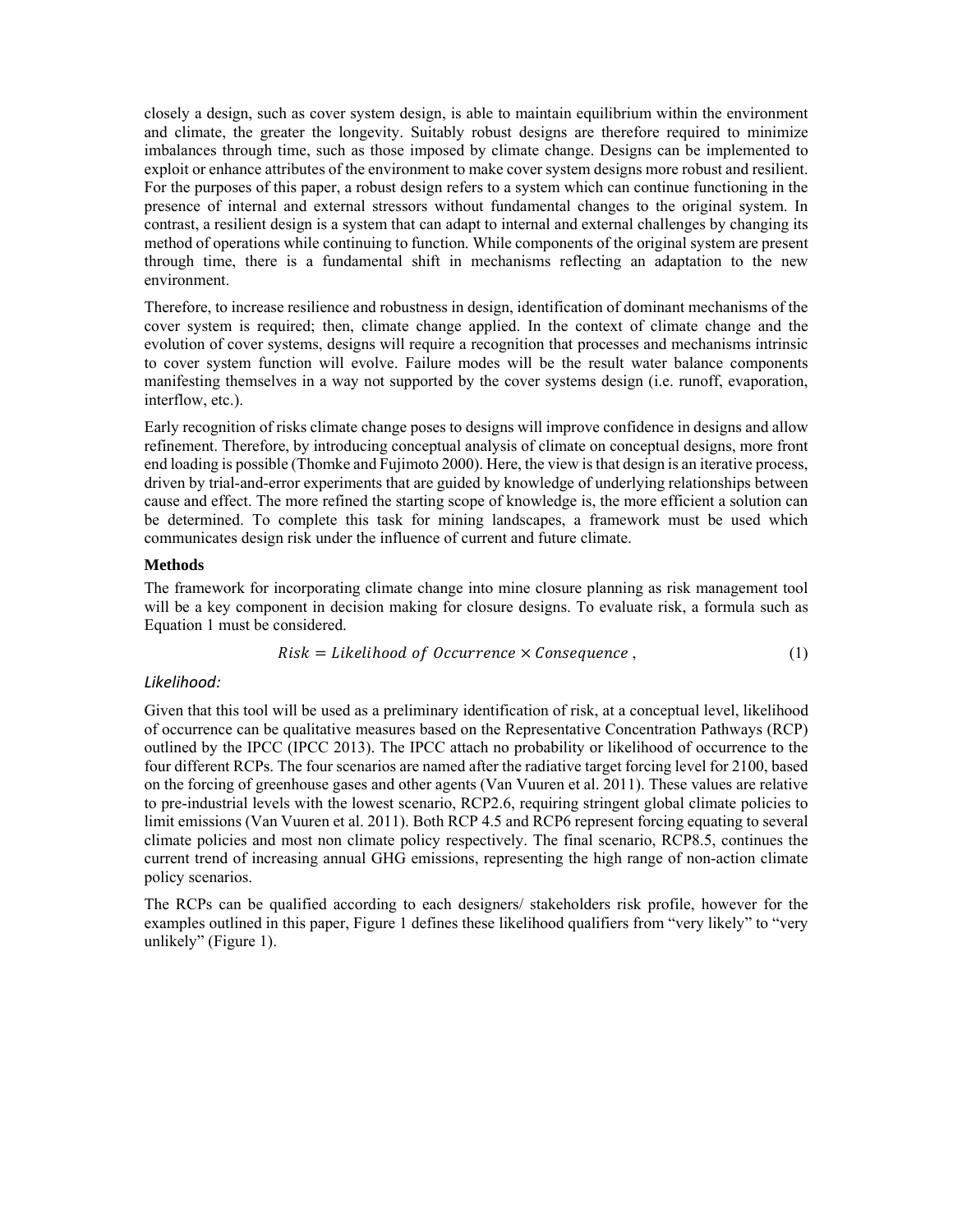

*Figure 1 Proposed qualitative probabilities for using IPCC Representative Concentration Pathways (RCP) to evaluate risk at a conceptual evaluation stage.* 

### *Consequence:*

Consequence of a specific failure is required to evaluate the risk of potential cover system designs. In terms of a consequence, it is defined as the qualitative performance metric assigned to the cover system. Typically for cover system design, control of net percolation (NP), oxygen ingress  $(O<sub>2</sub>)$ , and/or stability/erosion will be a design criteria. A continuum of performance for  $NP$ ,  $O_2$  and erosion rates for a cover system exists for different climate regimes. Within a single climatic regime, the same continuum may be a result of the influence of differing abilities of a cover system to evaporate water and to promote runoff from the landform. These mechanisms combined with attributes of the engineered design (i.e. landform and cover system) yield a performance metric based on climate.

Climate change stressors act on components of the water balance, which will differ for each mine location, between landforms and even across landforms. Conceptually understanding how changes in water balance components will influence design criteria is important because it will be these components that will be manipulated by designers to ensure design criteria for present and future climate are satisfied.

The continuum of cover system performance is presented conceptually in terms of "very low," "low," "moderate" and "high"  $NP$ ,  $O_2$  and erosion rates. The qualitative descriptors are common across sites and climates, although their nominal performance values will differ. For example, 'very low' NP for a cover system in a tropical climate will still exceed those for a cover providing very low rates in an arid environment.

By defining performance expectations in this qualitative way, designers will begin conceptually understanding early on, what realistic performance expectations are for a design based on climate. Once a conceptual basis for performance is understood, the consequences of not meeting the design criteria can then be assessed.

Therefore, a tool is required to assess the effects of climate on cover system hydrology at scales relevant to landform and cover system design. The Köppen-Geiger climate classification system (Köppen system) is such tool; capable of resolving differences in seasonal climate (Peel et al. 2007). It has been shown that utility of average annual conditions is limiting to cover system design, therefore incorporating seasonality provides a perspective landform hydrology (INAP 2016). Additionally, the Köppen system came into broad use largely through its strong connection to landscape vegetation signals, an important component for many cover system designs. Most sites have access to historical monthly precipitation and temperature data, or through a nearby meteorological organization.

Since the Köppen system system is defined by precipitation and temperature thresholds, it can be easily applied to global climate model output data to re-classify a site for future conditions. Climate change alters hydrology by changing the dominance or expression of certain mechanisms (i.e. runoff,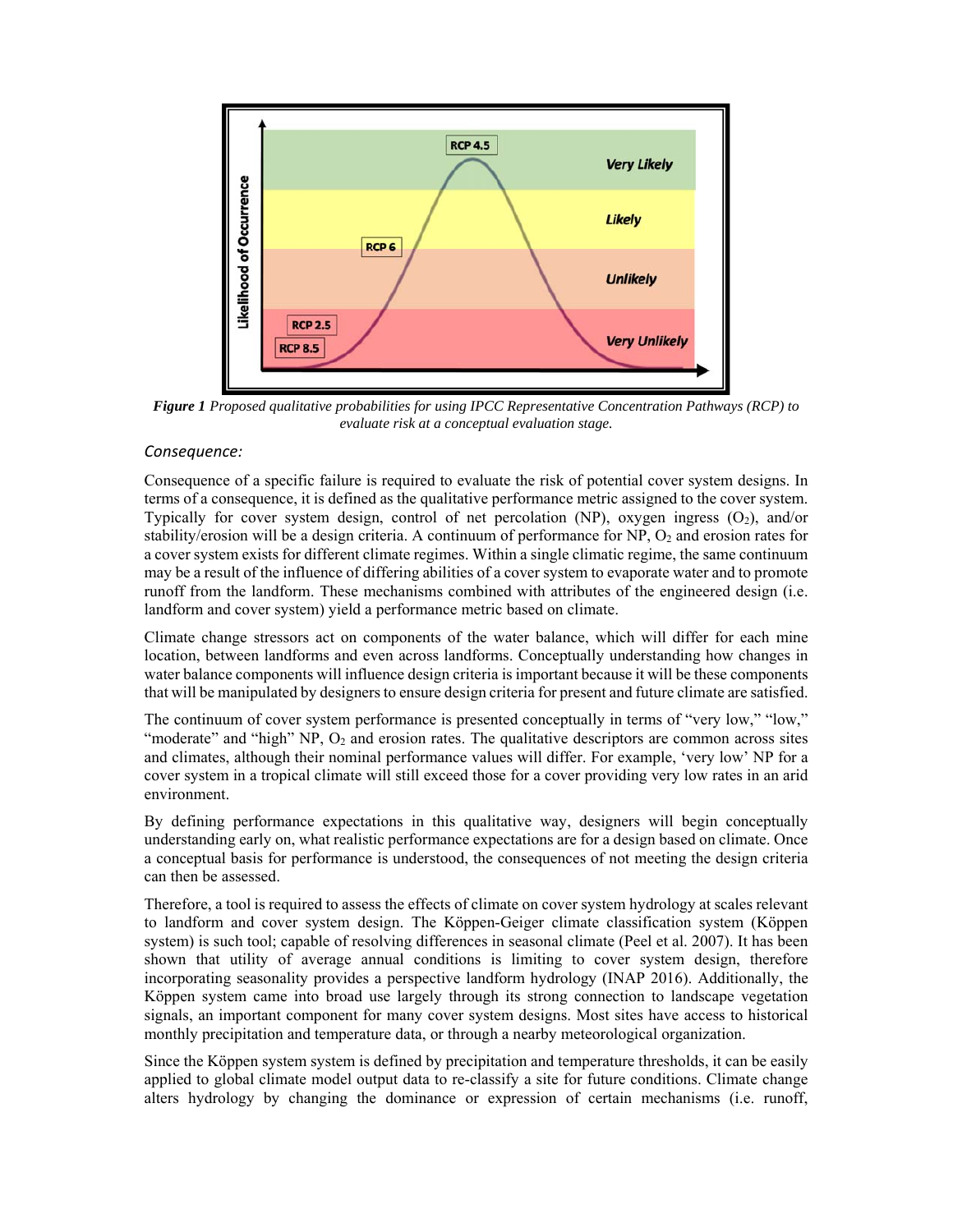evaporation, etc.). Since the Köppen system can aid designers in understanding conceptually, dominant hydrological mechanisms required by the cover system, that same conceptualization can be applied to future conditions to investigate any differences required for cover system function. This early conceptualization refines design alternatives much earlier in the design process without the need for complex computer simulation. For example, if currently a cover system design is in the 'very low' range for NP performance, an increase to a 'low' or 'moderate' NP increases the consequence of that potential failure. With the likelihood and consequence determined, a conceptual form of risk can qualified for a particular design into the future.

### *Risk:*

By combining the likelihood of occurrence for various climate outcomes (RCPs) with the magnitude of the potential failures (i.e. 'very low, 'moderate'), a risk based design criteria can be developed for closure components (Figure 3).



*Figure 0.1 Qualitative risk assessment based on conceptual climate change understanding.*

Although this approach can be applied to other mine closure activities, this paper focuses on cover systems. Once design risks have been identified, they may be deemed satisfactory by stakeholders, mitigated by additional design elements, or reduced through increased understanding. Activities such as field characterization programs may seek to reduce uncertainty in design elements, reducing risk. In this way, early conceptualization using a risk based approach helps focus future studies on only what is necessary.

This framework is able to incorporate climate change into mine closure planning from a risk perspective, as risk management will be a key component in decision making for mine closure designs.

### **Case Study- Temperate/Tropical Shift:**

To demonstrate the framework's utility for incorporating climate change in mine closure planning from a risk perspective, examples of its application, interpretation and result are presented. An example was selected based on prevalence throughout the mining industry in regards to climate, closure objectives and configuration. Generally, cover system design criteria focus on NP,  $O_2$  and/or landform stability (erosion) and will be the focus the examples below.

Mining in South- Central Africa has long been a productive economy for resources such as copper, cobalt, gold zinc, lead, nickel , and iron to name a few. Countries such as Zimbabwe, Malawi and Zambia belong to geographies rich in these resources as well as mine waste. Zambia for example, contains ~77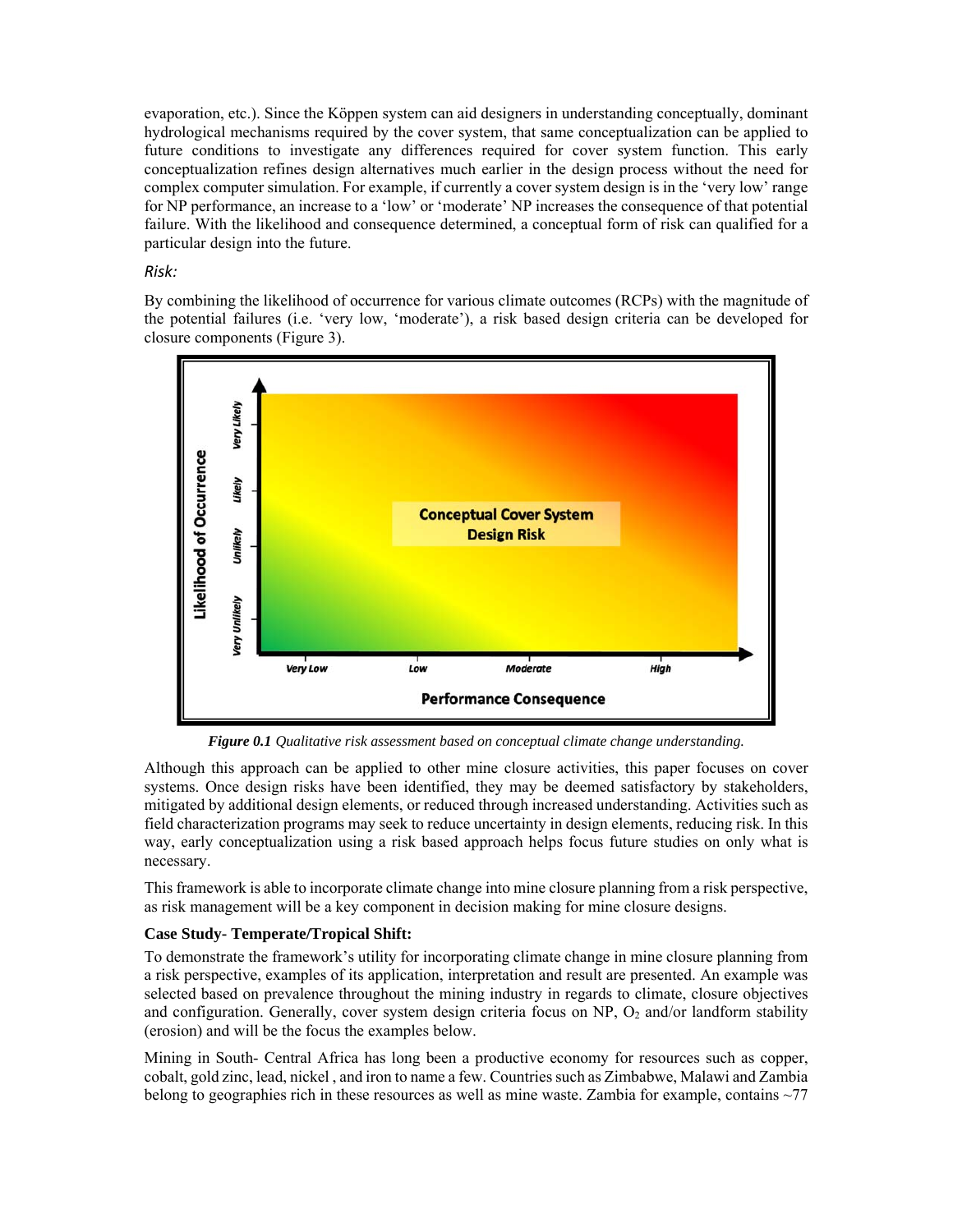million tonnes (388 ha) of waste rock and  $\sim$ 791 million tonnes of tailings (9125ha) (Environmental Council of Zambia 2004).

## *Likelihood ('Very Likely'):*

These countries are located currently in what is classified as a humid subtropical climate (Cwa Köppen classification). Temperatures are considered intermediate with hottest months exceeding  $10^{\circ}$  and the coldest months between  $18^\circ$ C and freezing. Summers are hot and coincide with the driest months which receive 10 % or less precipitation compared to wettest winter months. Figure 4 presents the range of climate scenarios possible for the region by 2075-2100. All future scenarios identify a shift to a tropical savannah climate. Therefore, a tropical savannah can be considered **'very likely'** to be expected if again we consider the RCP4.5 scenario.



*Figure 4 Köppen-Geiger climate classification for present and future climate change scenarios in Central Africa.*

## *Consequence ('High'):*

This early conceptualization for potential cover systems identifies that for parts of the year (winter), oxygen will be difficult to control due to the absence of water in the soil. Therefore, control of NP will be more appropriate as a design criteria of this cover system. Seasonal conceptualization is not possible when using annual averages, thus re-confirming the utility of the climate classification framework to be used in risk management. To further explore the predicted shifts in seasonal precipitation (PPT) and temperature regimes, Table 1 identifies key attributes of the climate expected to change most.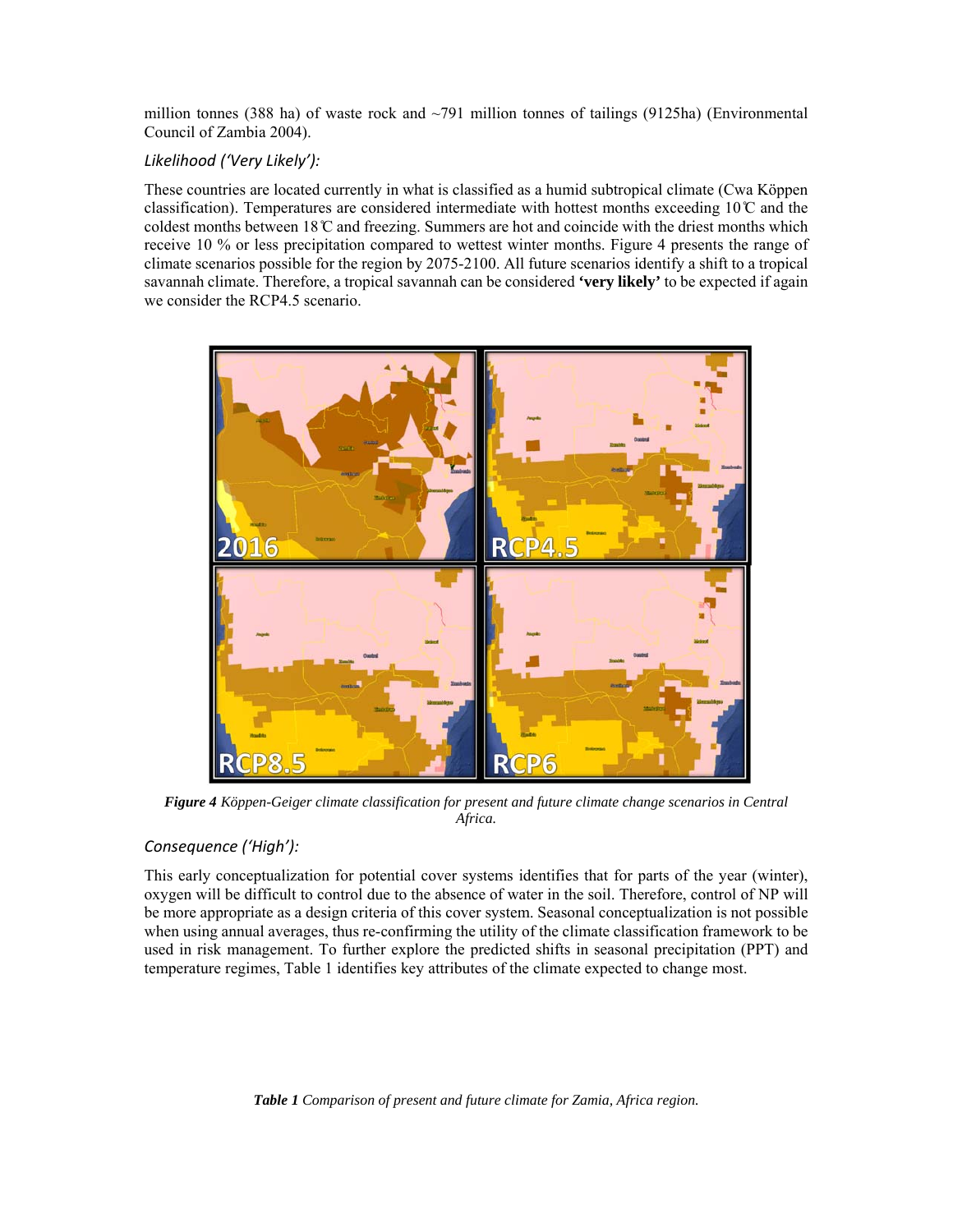

A tropical savanna (Aw) climate has monthly mean temperatures above 18°C for every month with a pronounced dry season. In the tropical savanna climate there is a distinct dry winter season, and a wet summer season. In the future with an Aw climate, warmer temperatures prevail throughout the year, with loosely defined seasons. Consequently, potential evaporation can be expected to increase generally; not coinciding with a specific season. The most profound change in climate comes with large increases in precipitation (Table 1). Even though annual total PPT in this region is expected to increase by 50%, more applicable to mine closure planning is its distribution of the PPT throughout the year. An amplification of the bimodal distribution of monthly PPT signifies delivery of more water over shorter time periods to cover systems in the future.

To understand the consequence of this shift on future cover systems, a conceptualization of water balance components present and future is required. At present, a large range of cover system design alternatives exist to manage NP to a 'very low' or 'low' range for a temperate climate. Precipitation is relatively low compared to PE, thus store-and-release type cover systems are most practical to manage NP. However, without revision to the cover system design that accounts for future climate, the water balance components change. With PE increasing slightly over time in response to warming, precipitation increases though, un-proportionally. This discrepancy in PE and PPT has large implications for water the management involving cover systems.

With a surplus of water on the landform, it is diverted to runoff and/or transmitted as NP into underlying waste material. Conceptually, erosion and NP consequences have been identified. If only NP is considered, the difference in PPT and PE translates to a proportional increase in NP.

The original cover system design criteria under current climate may stipulate achieving very low to low NP was necessary. However, it is clear that by conceptually applying climate change to the same cover system, achieving a NP control in that range will no longer be possible without revisions to the design. More likely is that NP consequence will be 'moderate' to **'high'**

### *Risk:*

When risk is re assessed for the climate change scenario by taking the 'very likely' from the likelihood and agreement across all RCP scenarios and combining this with consequence of 'high' we end up in a zone of Very High Risk for this design in the future even though the design in the present climate represents a low risk (Figure 5).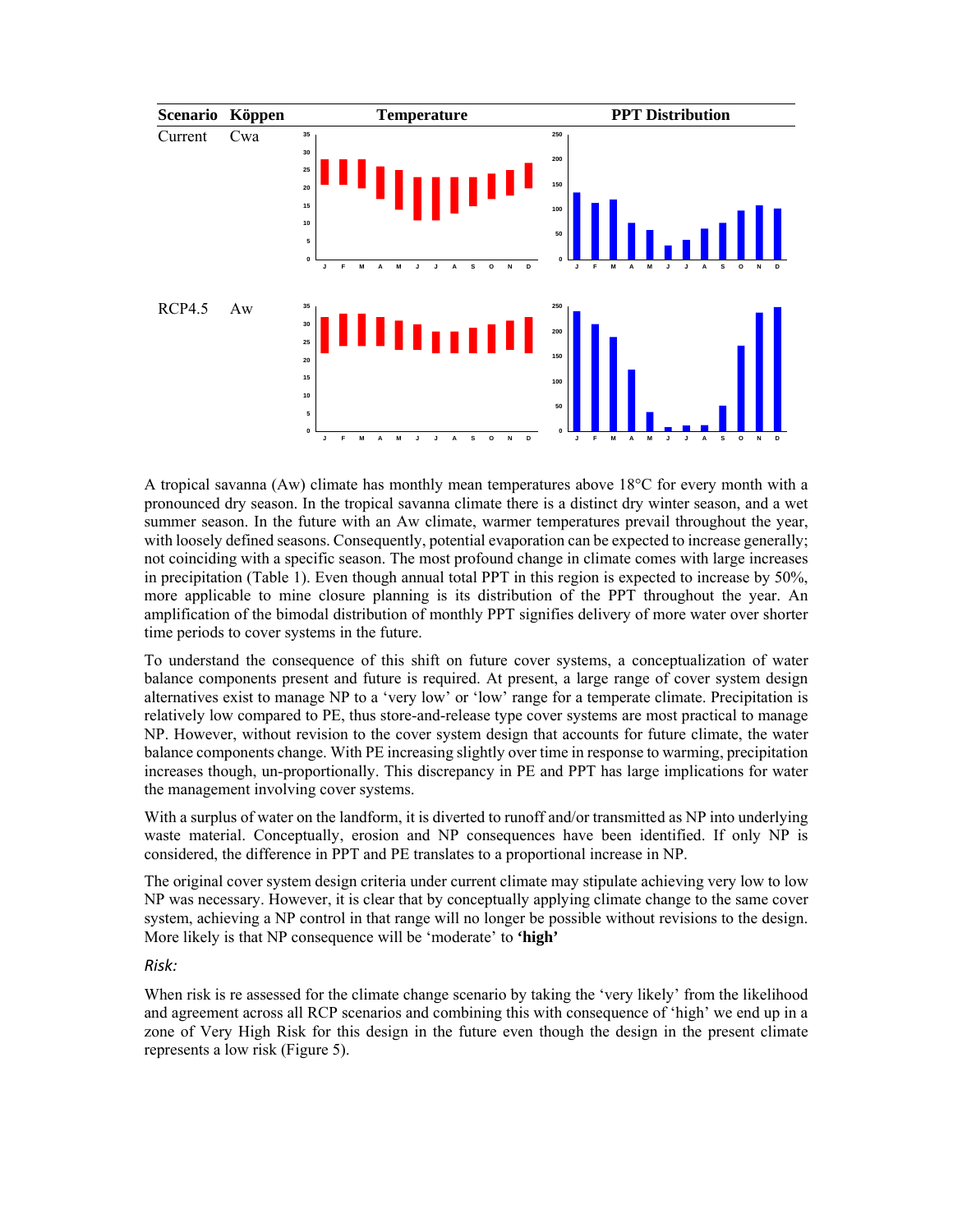

*Figure 5 Qualitative risk assessment for case study example.*

Given the risk ranking has materially increased in the climate change scenario, mechanisms of "failure modes" can be explored to determine what this increase in risk means for design, as well as assessment of design alternatives. By investigating this risk through potential failure modes, we are thus able to identify the mechanisms of the cover system contributing to a large amount of the risk. Those two mechanisms identified in this case are runoff and NP and the consequences for closure risk management are erosion and increased seepage. The realization of these risks will therefore depend on elements of landform design and thus landform design alternatives can then assessed based on the identified mechanisms that require management of risk:

- The exploitation of vegetation to help mitigate both erosion and NP can be explored given the potentially favorable climate that is considered as part of the climate change scenario. Vegetation changes over time need to be balanced with looking at performance over the short to medium term (or even current conditions) to determine if reliance on vegetation is appropriate as a risk management toll over both medium and long time scale as vegetation evolves and begins to take hold.
- The use of an engineered barrier technology can be considered to reduce NP can be explored, in this case the increased drying and wetting cycles inferred in the climate change scenario would reduce the likely performance of compacted clay layer technology and the associated effectiveness into the future. Geomembranes may be more appropriate than compacted clay technology, however, the use of this technology would then necessitate the use of surface and sub surface engineered drainage to transmit the higher precipitation event storms laterally off the landform that would otherwise cause erosion.
- Consideration of a variation on the existing design can also be explored, in this case thicker enhanced store and release cover systems with the aim to maximize the evaporative potential by keeping water accessible by increasing field capacity, and therefore reducing NP. This thickening would offer a larger potential for vegetation support which will be a necessary component to manage runoff induced erosion with the future precipitation regime.

As is evident, by combining conceptual components of future climate change effects and cover system performance, the framework presented allows for more detailed work such as modelling, to begin from a more informed perspective, yielding a more robust design informed by risk.